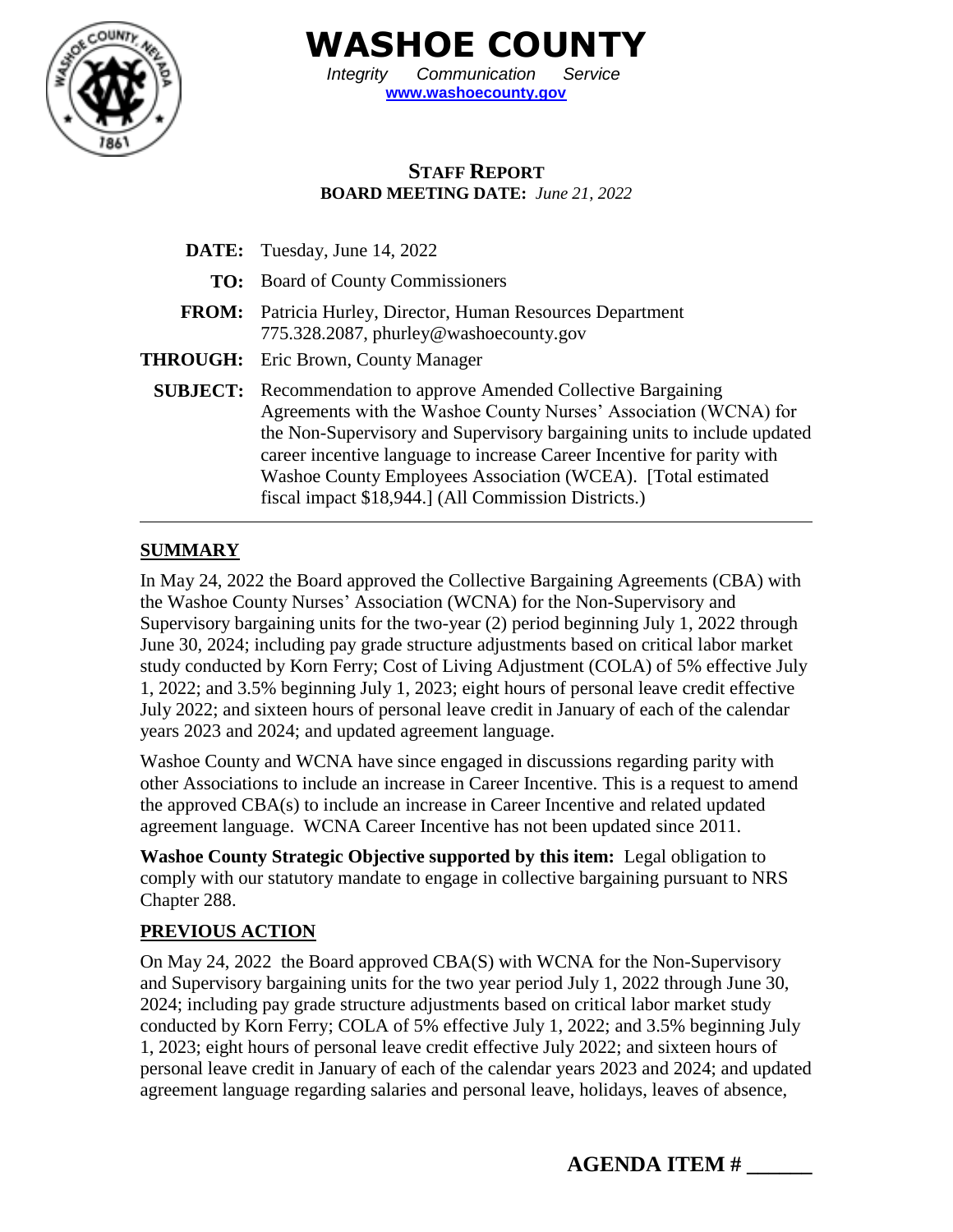career development, bilingual differential, deferred compensation, and duration of agreement.

## **BACKGROUND**

The final agreements negotiated with WCEA and recommended for approval on this June 21, 2022, agenda includes changes to Career Incentive not included in the WCNA CBA(s) approved by the Board on May 24, 2022. Approval of these changes will maintain parity between WCNA and other County employees.

The parties reached Tentative Agreements. The Association has voted and ratified the Amended Agreements. Following is a summary explanation of the substantive changes to both the Supervisory and Non-Supervisory Agreements and is also applicable for the Confidential Non-Represented Nurses.

### Article 12 – Career Incentive

Current Career Incentive tiers have been increased by \$1,000 per year of service beginning at five (5) years of continuous service through nine (9) years of continuous service; and by \$2,000 per year of service beginning at ten (10) years of continuous service through a maximum of \$5,000 for thirty or more (30+) years of service. (See Attachment A). (See Attachment A) Amounts were adjusted to encourage employee retention; and it is important to note that Career Incentive was last updated in 2011.

# **FISCAL IMPACT**

The annual FY 22/23 fiscal impact associated with these recommendations is estimated at \$8,823 (\$5,125 for Non-Supervisory; \$3,698 for Supervisory) and a portion is included in the FY 22/23 approved budget. These cost increases may necessitate a budget adjustment during the fiscal year. The Budget Division will monitor the budget status related to these contracts and propose necessary budget adjustments as needed.

The annual FY 23/24 fiscal impacts associated with these recommendations are estimated at \$10,121 (\$6,423for Non-Supervisory; \$3,698 for Supervisory).

### Note:

FY24 estimates reflect cumulative impacts based on FY23 increases-not incremental impacts (i.e., FY23 plus FY24)

### **RECOMMENDATION**

Recommendation to approve Amended Collective Bargaining Agreements with the Washoe County Nurses' Association (WCNA) for the Non-Supervisory and Supervisory bargaining units to include updated career incentive language to increase Career Incentive for parity with Washoe County Employees Association (WCEA). [Total estimated fiscal impact \$18,944.]

### **POSSIBLE MOTION**

Should the Board agree with staff's recommendation, a possible motion would be: *"Move to approve Amended Collective Bargaining Agreements with the Washoe County Nurses' Association (WCNA) for the Non-Supervisory and Supervisory bargaining units to include updated career incentive language to increase Career Incentive for parity with Washoe County Employees Association (WCEA). [Total estimated fiscal impact \$18,944.]."*